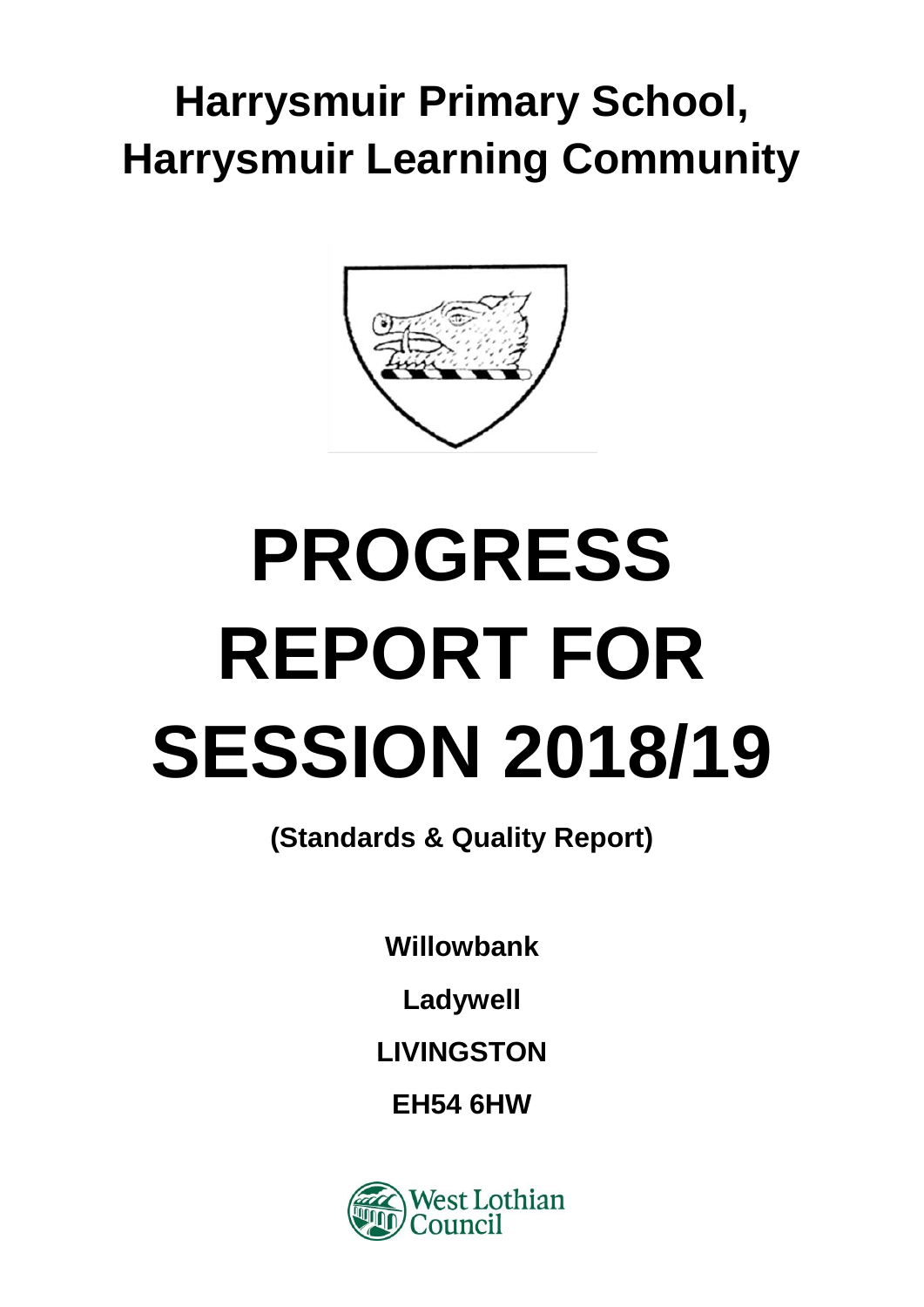# **ABOUT OUR SCHOOL**

*At Harrysmuir Primary our vision is to:'Work together to develop lifelong learners who will aspire to be the best that they can be.'Successful learners, confident individuals, effective contributors and responsible citizens.'*

#### *Our values: Respect, Determination, Kindness, Responsibility and Happiness*

Harrysmuir Primary School is a non-denominational school with a role of 415 Primary children. The school has 16 classes including nurture provision, with 16 class teachers, one ASN co-ordinator, two Principal Teachers, two Depute Headteachers and a Headteacher. The school session commenced with a newly appointed Acting Headteacher (from outwith the school) taking up post for a few months, followed by a short period where one of the DHTs acted up as Headteacher. The permanent Headteacher took up post in December 2018.

The school benefits from Drama and PE specialists and there is brass tuition. Additionality in staffing this year has included Speech and Language Therapist, Family Link Work and additional teaching provision. The school is well supported by a team of nine Pupil Support Workers who support children in class. Clerical support is provided by two administration assistants and one clerical assistant. The school runs a very successful Breakfast Club and several After School Clubs. The school has a chaplaincy team who support throughout the year. There is a close working relationship across the campus which consists of the High School and two nursery schools. Most (84%) of the children who attend Harrysmuir are placed within quintile 1 and 2 . With FME of 30% the school was allocated a significant amount of Pupil Equity Funding.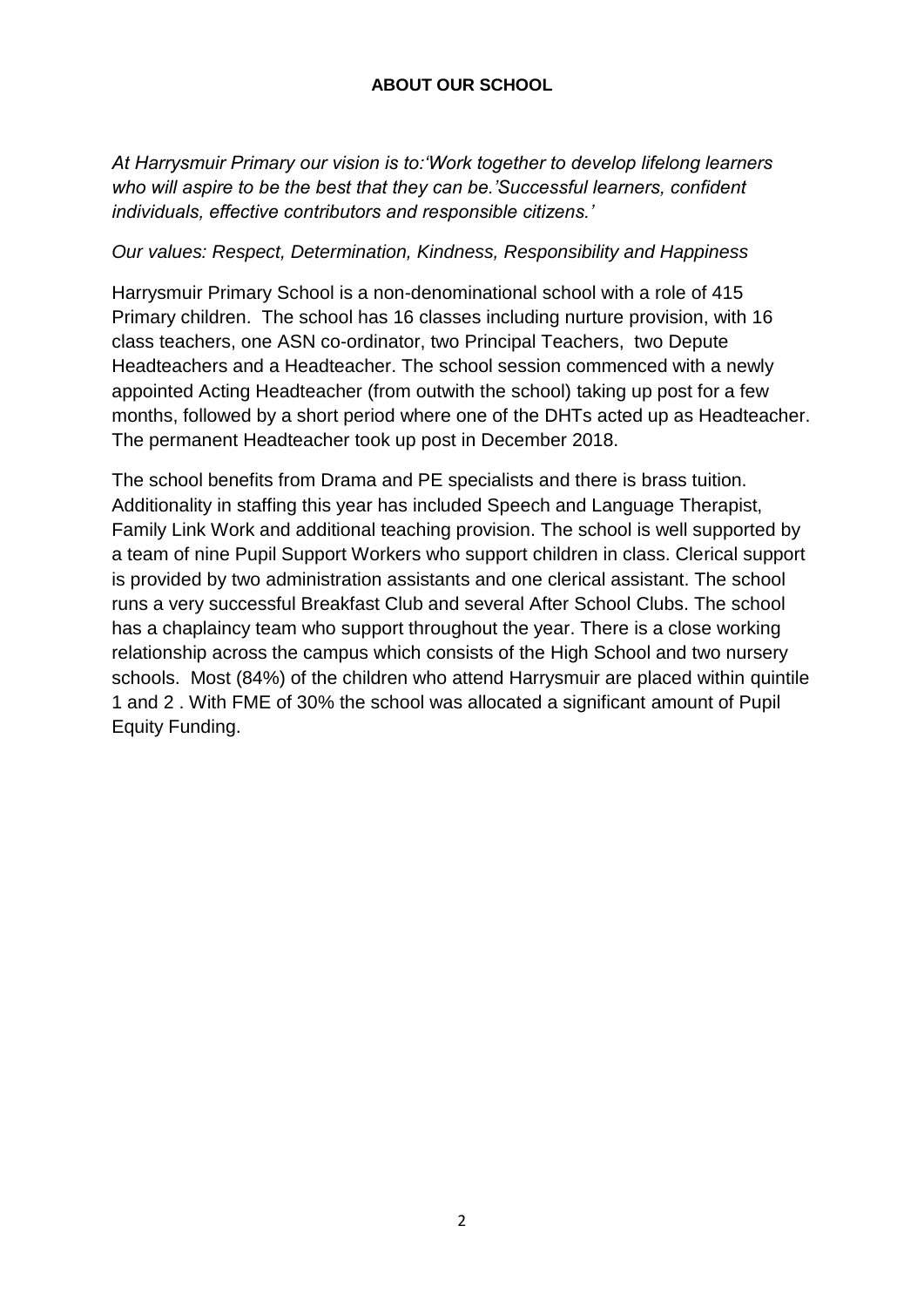# **IMPROVEMENT PRIORITIES**

**Our improvement priorities are always based on the National priorities in the National Improvement Framework (NIF). Below we have indicated what progress we made with these priorities in Session 2018/19, what the impact has been and what our next steps will be to continue to address these priorities in Session 2019/20.**

**We have also shown which NIF driver for improvement we used – you can find out more about the National Improvement Framework and drivers at [https://www.npfs.org.uk/wp-content/uploads/2016/01/NPFS\\_NIF\\_E-1.pdf.](https://www.npfs.org.uk/wp-content/uploads/2016/01/NPFS_NIF_E-1.pdf)**

**We have also evaluated our overall provision using quality indicators (QIs) in How Good is our School?4 (HGIOS?4) and How Good is Our Early learning and Childcare? (HGIOELC?) which is a key aspect of the Scottish approach to selfevaluation and school improvement.**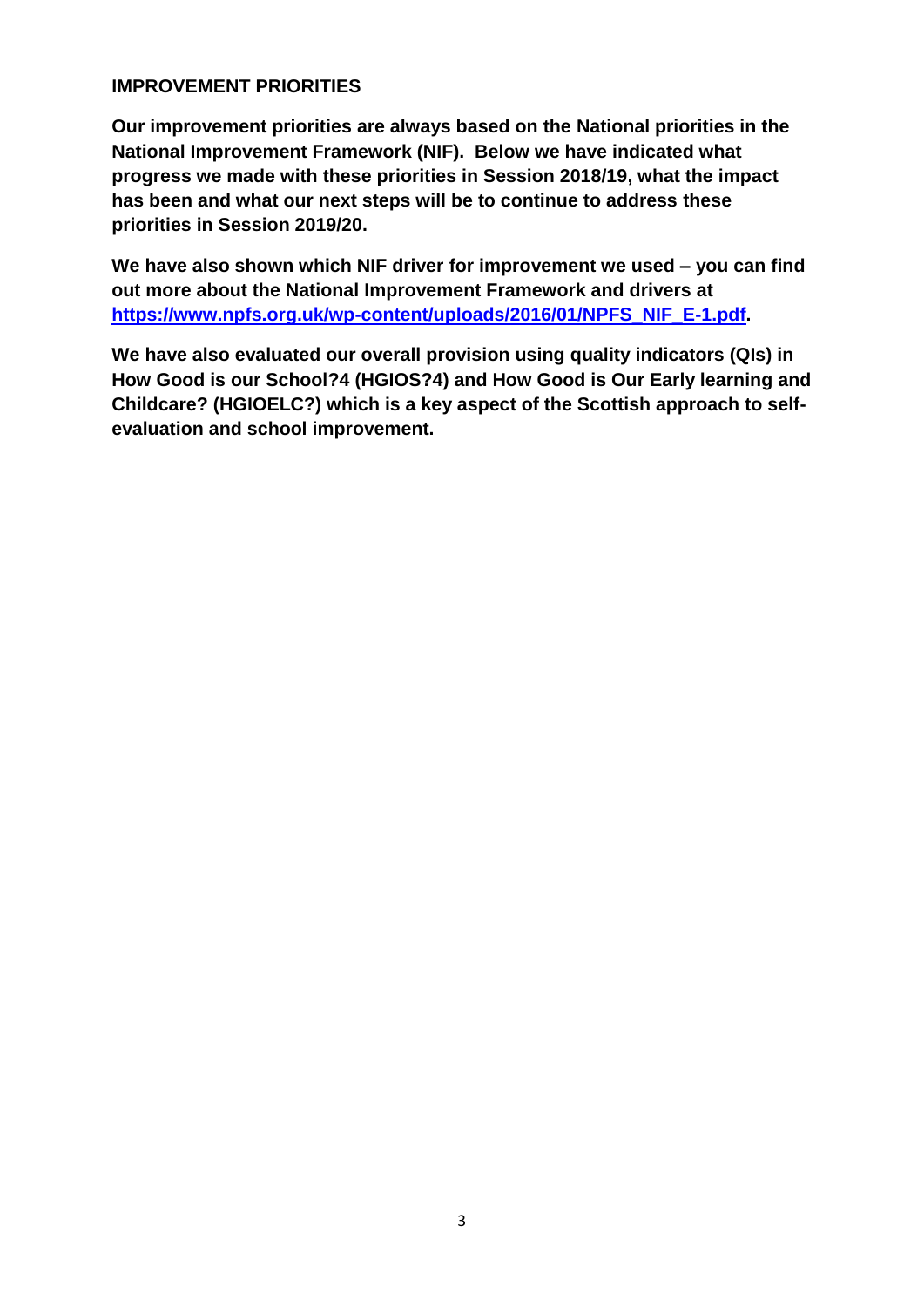| <b>PRIORITY</b>                                                                                                                                                                                                                                                                                                                                                                                                                                                                                                                                                                                                                                                                                                                                                                                                                           | <b>HOW DID WE DO?</b>                                                                                                                                                                                                                                                                                                                                                                                                                                                                                                                                                                                                                                                                                                                                                                                                                                                                                                                                                                                                                                                                                                                                                                                                                                                                                                                                                                                                                                                                                                                                                                                                                                                                                                                                                                                                                                                                                                                                                                                                                                                                                                                                                                                                                                                                                                                                                                                                                                                                                                                                                                                                                                                                                                                                                                                                                                                                                                                                                                                                                                                                          |
|-------------------------------------------------------------------------------------------------------------------------------------------------------------------------------------------------------------------------------------------------------------------------------------------------------------------------------------------------------------------------------------------------------------------------------------------------------------------------------------------------------------------------------------------------------------------------------------------------------------------------------------------------------------------------------------------------------------------------------------------------------------------------------------------------------------------------------------------|------------------------------------------------------------------------------------------------------------------------------------------------------------------------------------------------------------------------------------------------------------------------------------------------------------------------------------------------------------------------------------------------------------------------------------------------------------------------------------------------------------------------------------------------------------------------------------------------------------------------------------------------------------------------------------------------------------------------------------------------------------------------------------------------------------------------------------------------------------------------------------------------------------------------------------------------------------------------------------------------------------------------------------------------------------------------------------------------------------------------------------------------------------------------------------------------------------------------------------------------------------------------------------------------------------------------------------------------------------------------------------------------------------------------------------------------------------------------------------------------------------------------------------------------------------------------------------------------------------------------------------------------------------------------------------------------------------------------------------------------------------------------------------------------------------------------------------------------------------------------------------------------------------------------------------------------------------------------------------------------------------------------------------------------------------------------------------------------------------------------------------------------------------------------------------------------------------------------------------------------------------------------------------------------------------------------------------------------------------------------------------------------------------------------------------------------------------------------------------------------------------------------------------------------------------------------------------------------------------------------------------------------------------------------------------------------------------------------------------------------------------------------------------------------------------------------------------------------------------------------------------------------------------------------------------------------------------------------------------------------------------------------------------------------------------------------------------------------|
| 1.                                                                                                                                                                                                                                                                                                                                                                                                                                                                                                                                                                                                                                                                                                                                                                                                                                        | We have made good progress.                                                                                                                                                                                                                                                                                                                                                                                                                                                                                                                                                                                                                                                                                                                                                                                                                                                                                                                                                                                                                                                                                                                                                                                                                                                                                                                                                                                                                                                                                                                                                                                                                                                                                                                                                                                                                                                                                                                                                                                                                                                                                                                                                                                                                                                                                                                                                                                                                                                                                                                                                                                                                                                                                                                                                                                                                                                                                                                                                                                                                                                                    |
| To raise attainment,<br>especially in literacy and<br>numeracy<br>Our measurable<br>outcome for session<br>2018/19 was to<br>*Raise attainment<br>through increased<br>practitioner knowledge<br>and use of a wide variety<br>of formative assessment<br>strategies.<br>* Raise attainment in<br>Writing through<br>moderation and<br>increased practitioner<br>knowledge of<br>pedagogical approaches<br>*Raise attainment in<br>Numeracy through<br>increased practitioner<br>knowledge and use of<br>the identification of<br>relevant contexts in<br>learning and problem<br>solving enabling children<br>to transfer learning.<br>NIF Driver(s):<br>⊠School Improvement<br>⊠School Leadership<br>$\boxtimes$ Teacher<br>Professionalism<br>⊠Parental Engagement<br>⊠Assess. of Children's<br>Progress<br>⊠Performance<br>Information | What did we do?<br>All class teachers completed Tapestry training which increased<br>practitioner knowledge and development of formative assessment<br>approaches with a focus on improving feedback, collaborative learning<br>and enabling learners to take responsibility for their own learning.<br>Parents/carers were invited to two 'Sharing Our Learning' events.<br>$\bullet$<br>Teachers used the West Lothian tracking and monitoring system and<br>$\bullet$<br>relevant attainment data to identify the need for targeted support.<br>Teachers were expected to plan for a variety of writing genres and to<br>$\bullet$<br>set appropriate targets. Through using the 3 writing jotter approach,<br>teachers were expected to assess and monitor learner progress and<br>application of learning.<br>In relation to numeracy, four teachers have undertaken Cognitive<br>$\bullet$<br>Guided Instruction (CGI) training which has enabled them to create<br>worded problems with carefully selected number combinations to<br>advance children's understanding of number. P2 and P5 teachers<br>took part in a cluster lesson study focussing on fractions which<br>enabled them to share and develop learning and teaching<br>approaches. There have been greater opportunities planned for<br>learners to develop and transfer their numeracy skills through outdoor<br>learning, cooking, music, textiles, IDL and enterprise topics.<br>Outdoor Learning opportunities have been provided for all classes and<br>$\bullet$<br>the focus varied on the needs and interest of the classes. Team<br>building challenges were introduced to classes that had children who<br>found it difficult to work together. Listening skill activities were used<br>for some of our younger pupils who found it hard to stay focused<br>(Blindfolded/listening poem/storytelling). Plans for Numeracy were<br>shared so that the outdoor activities could provide practical application<br>for the context being taught (area/perimeter/venn<br>diagrams/sharing/grouping/arrays) or to reinforce learning to help with<br>progression (place value/skip counting). Other activities were topic<br>related (Mapping/dinosaurs) or linked to sustainability and our local<br>environment (plant/insect ID/gardening/food chain). Many of the<br>activities had an element of problem solving and team work(Den<br>Building). Each class teacher was given the opportunity to join in an<br>outdoor activity with the PT (Outdoor Learning Coordinator). This<br>enabled them to see how a lesson was structured, get ideas they<br>could use themselves and see how the children responded to learning<br>in the outdoor environment. CLPL was organised and attended by<br>both teaching staff and pupil support workers. 11 teachers have<br>completed the Green Gym Leaders Course: Green Gym aims to<br>improve mental and physical health and wellbeing; Increased social<br>engagement and resilience and Improve the local environment for all.<br>Evidence indicates the impact is: |
|                                                                                                                                                                                                                                                                                                                                                                                                                                                                                                                                                                                                                                                                                                                                                                                                                                           | In Primary 1 this session, the majority of learners have achieved<br>writing and numeracy Early Level. Only Listening & Talking Early<br>Level attainment has increased from last session.<br>In Primary 4, most learners have achieved First Level in numeracy<br>✓<br>and the majority of learners have achieved First Level in writing.                                                                                                                                                                                                                                                                                                                                                                                                                                                                                                                                                                                                                                                                                                                                                                                                                                                                                                                                                                                                                                                                                                                                                                                                                                                                                                                                                                                                                                                                                                                                                                                                                                                                                                                                                                                                                                                                                                                                                                                                                                                                                                                                                                                                                                                                                                                                                                                                                                                                                                                                                                                                                                                                                                                                                     |
|                                                                                                                                                                                                                                                                                                                                                                                                                                                                                                                                                                                                                                                                                                                                                                                                                                           | Attainment in First Level reading, writing and numeracy has increased<br>from last session.<br>In Primary 7, the majority of learners have achieved writing and<br>✓                                                                                                                                                                                                                                                                                                                                                                                                                                                                                                                                                                                                                                                                                                                                                                                                                                                                                                                                                                                                                                                                                                                                                                                                                                                                                                                                                                                                                                                                                                                                                                                                                                                                                                                                                                                                                                                                                                                                                                                                                                                                                                                                                                                                                                                                                                                                                                                                                                                                                                                                                                                                                                                                                                                                                                                                                                                                                                                           |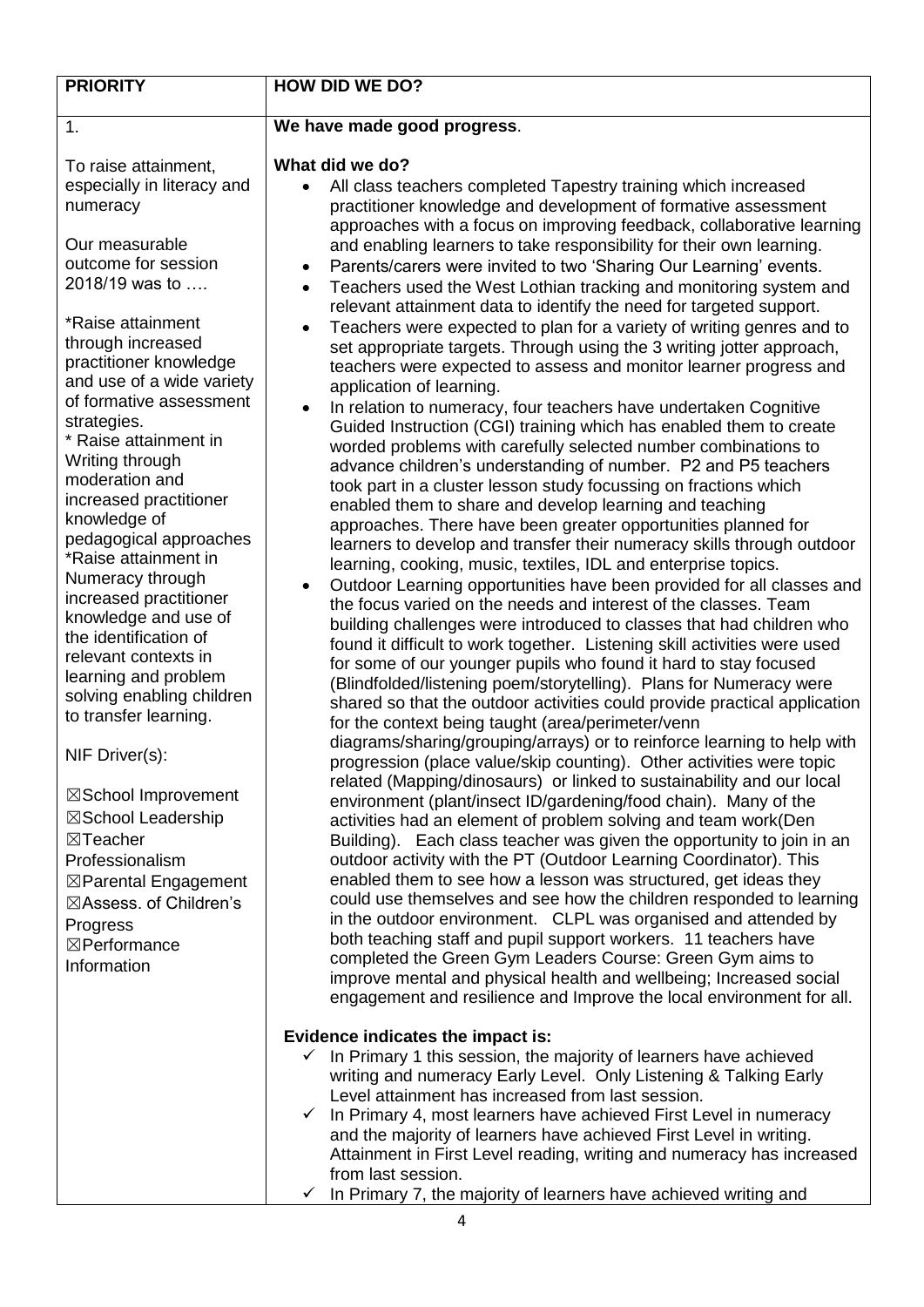|              | numeracy at Second Level. Attainment in Second Level reading,<br>writing, listening & talking and numeracy have all increased from last<br>session.                                                                 |
|--------------|---------------------------------------------------------------------------------------------------------------------------------------------------------------------------------------------------------------------|
| $\checkmark$ | In all classes, there has been increased opportunities for children to:<br>verbalise their learning and link it to real life; extend learners' thinking                                                             |
|              | through high quality teacher classroom discussion and questioning;<br>support each others' learning through collaboration and discussion;                                                                           |
|              | receive relevant feedback that aids understanding and provides clear<br>next steps; take more responsibility for their own learning by self-                                                                        |
|              | assessing and evaluating their learning which leads to increased<br>responsibility to progress.                                                                                                                     |
|              | $\checkmark$ All learners who participated in Sharing the Learning were proud of<br>sharing their progress and parents reported that they enjoyed the                                                               |
|              | informal opportunity to spend quality time in dialogue with their child<br>and siblings. There has been an increase in parent engagement                                                                            |
| $\checkmark$ | through these events.<br>All P5 and P6 learners who attended Digital After School Clubs have                                                                                                                        |
|              | developed and transferred creativity and problem solving skills.<br>Learner engagement has increased through use of digital                                                                                         |
|              | technologies.<br>$\checkmark$ All teachers are using the West Lothian tracking and monitoring                                                                                                                       |
|              | system. Data is used to identify targeted interventions for individuals<br>and groups also to inform changes to curriculum delivery. This is                                                                        |
|              | discussed at termly Excellence and Equity meetings. SNSA data has<br>been used to plan next steps in learning and inform curriculum change                                                                          |
| ✓            | and development.<br>All learners have had greater opportunities to write for a wider variety                                                                                                                        |
|              | of purposes. Through discussion of writing targets, they are becoming<br>more aware of their next steps in learning. Engagement in writing<br>activities for almost all learners in P4 and P7 increased through the |
|              | use of Pie Corbett's Talk For Writing, in particular for learners who<br>need support to transfer their ideas into writing; they are more aware                                                                     |
| $\checkmark$ | of the structure for the target genre.<br>Learners in CGI trained teacher classes have shown increased<br>engagement in solving worded problems.                                                                    |
|              | Through outdoor learning, all learners were able to consolidate their                                                                                                                                               |
|              | learning through activities which resulted in high learner engagement.<br>The majority of learners have enjoyed going outdoors regardless of<br>the weather. They have been enthusiastic and excited about the      |
|              | activities carried out. They have become used to the routines and<br>structures whilst outdoors and are participating well in activities. Most                                                                      |
|              | teachers have become more confident about using the outdoors as an<br>environment to learn. A few teachers felt that the nurture support that                                                                       |
|              | some of their pupils needed did restrict what they felt they could do in<br>the outdoors.                                                                                                                           |
|              | Our priority for next session will be:                                                                                                                                                                              |
|              | $\triangleright$ Write a whole school assessment and moderation strategy which<br>recognises the need to continue to embed formative assessment                                                                     |
| ≻            | practice through the use of Tapestry strategies.<br>Introduce a whole school structured writing programme, including high                                                                                           |
|              | quality CLPL for both teaching and support staff and, a structured<br>programme of writing moderation.                                                                                                              |
|              | $\triangleright$ Embed CGI in identified classes. Introduce the principals of CGI to all<br>class teachers and PSWs; Embed SEAL and Number Talks across all                                                         |
|              | stages to ensure consistency in teaching & learning approaches;<br>Extend lesson study into CGI and numeracy; build confidence in the                                                                               |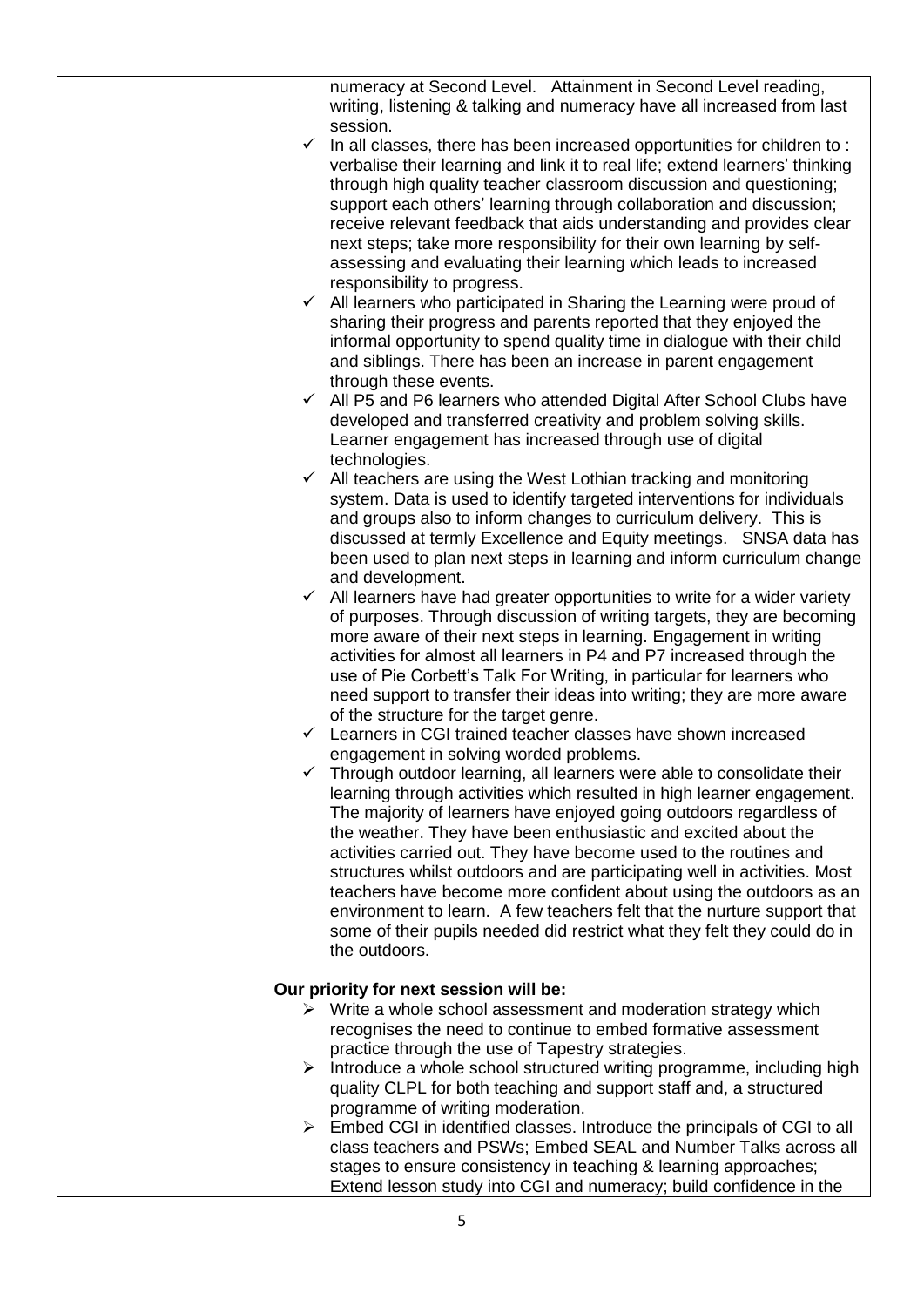|                                                                                                                                                                                                                                                                                                                                                                                                                                                                                                                           | professional judgement of teachers through an assessment and<br>moderation strategy in order to report the achievement of a level.<br>Provide support to teachers with both their planning and resources to<br>➤<br>enable them to incorporate/adapt activities that can be undertaken<br>outdoors; to look at ways to assess and record learning that has been<br>undertaken outdoors.                                                                                                                                                                                                                                                                                                                                                                                                                                                                                                                                                                                                                                                                                                                                                                                                                                                                                                                                                                                                                                                                                                                                                                                                                                                                                                                                                                                                                                                                                                                               |
|---------------------------------------------------------------------------------------------------------------------------------------------------------------------------------------------------------------------------------------------------------------------------------------------------------------------------------------------------------------------------------------------------------------------------------------------------------------------------------------------------------------------------|-----------------------------------------------------------------------------------------------------------------------------------------------------------------------------------------------------------------------------------------------------------------------------------------------------------------------------------------------------------------------------------------------------------------------------------------------------------------------------------------------------------------------------------------------------------------------------------------------------------------------------------------------------------------------------------------------------------------------------------------------------------------------------------------------------------------------------------------------------------------------------------------------------------------------------------------------------------------------------------------------------------------------------------------------------------------------------------------------------------------------------------------------------------------------------------------------------------------------------------------------------------------------------------------------------------------------------------------------------------------------------------------------------------------------------------------------------------------------------------------------------------------------------------------------------------------------------------------------------------------------------------------------------------------------------------------------------------------------------------------------------------------------------------------------------------------------------------------------------------------------------------------------------------------------|
| 2.                                                                                                                                                                                                                                                                                                                                                                                                                                                                                                                        | We have made good progress.                                                                                                                                                                                                                                                                                                                                                                                                                                                                                                                                                                                                                                                                                                                                                                                                                                                                                                                                                                                                                                                                                                                                                                                                                                                                                                                                                                                                                                                                                                                                                                                                                                                                                                                                                                                                                                                                                           |
| To close the attainment<br>gap between the most<br>and least disadvantaged<br>children<br>Our measurable<br>outcome for session<br>2018/19 was to:<br>*Improve learner<br>attainment in reading,<br>writing and oral<br>vocabulary.<br>*Increase teacher<br>knowledge and<br>understanding of<br>concrete, pictorial and<br>abstract to support<br>learning in numeracy.<br>*Increase parental<br>engagement and family<br>learning opportunities to<br>assist parents/carers to<br>support their children's<br>learning. | What did we do?<br>Word Boost training was delivered to P4-7 teachers, along with a new<br>Primary 2 teacher. Staff continue to embrace Word Boost teaching<br>throughout the week. Nursery Word Boost training was given to<br>nursery staff in order that they can introduce the programme early<br>next session; The Teaching Children To Listen programme was<br>delivered to Primary 1 classes with class teachers observing and<br>supporting as appropriate. Activities were completed to focus on each<br>of the 4 skills of listening, i.e. looking at the person who is talking,<br>good sitting, staying quiet and listening to all of the words. A PSW has<br>been taking smaller targeted groups who require further support;<br>Narrative groups were implemented in term 3 this year. The group ran<br>for 5 weeks and was delivered by the Speech and Language<br>Therapist (SLT) with a PSW supporting. The programme consisted<br>language activities delivered in a group format to support oral<br>narrative skills. Progress was discussed with the class teacher, and<br>home packs were provided in order to ensure that skills were retained;<br>Box Clever (targeting vocabulary) was implemented as a universal<br>intervention for all Primary 1 children through outdoor learning.<br>Number Talks observations were carried out in classes across the<br>school by numeracy development post holders. They supported the<br>raising of teacher confidence through team teaching and CLPL<br>sessions; A peer numeracy tutoring project, involving P4 and P6<br>pupils, was trialled at breakfast club; All Harrysmuir Maths planners<br>were audited against the benchmarks and new West Lothian<br>Progression Pathways. A family quiz and games night with a specific<br>numeracy focus was held in January. A Numeracy lending library was<br>launched during the family games night. |
| NIF Driver(s):<br>⊠School Improvement<br>⊠School Leadership<br>⊠Teacher<br>Professionalism<br>⊠Parental Engagement<br>⊠Assess. of Children's<br>Progress<br>⊠Performance<br>Information                                                                                                                                                                                                                                                                                                                                   | Our Home Link Worker, along with other staff, has run a Families<br>$\bullet$<br>Connect Group (parent/carer & child) and 2 rounds of Raising<br>Children With Confidence (parent/carer group); a comprehensive<br>holiday transition programme was organised during school breaks<br>which included opportunities for parents/carers and their children to<br>attend; a weekly Parent & Child Craft Group was facilitated,<br>supporting relationships with pupils and their families; a weekly Adult<br>Craft Group was run to support family engagement; a Parent/Carer<br>and Pupil support drop in support ran regularly throughout the<br>session; targeted parents/carers have been supported to engage<br>during Sharing the Learning events<br>Evidence indicates that the use of Pupil Equity Funding has had the<br>following impact on learners:<br>$\checkmark$ In Primary 1 this session, almost all of quintile 1 learners have<br>achieved listening & talking at Early Level, with most achieving writing<br>and the majority achieving reading and numeracy at Early Level.                                                                                                                                                                                                                                                                                                                                                                                                                                                                                                                                                                                                                                                                                                                                                                                                                         |
|                                                                                                                                                                                                                                                                                                                                                                                                                                                                                                                           | In Primary 4 this session, most quintile 1 learners have achieved                                                                                                                                                                                                                                                                                                                                                                                                                                                                                                                                                                                                                                                                                                                                                                                                                                                                                                                                                                                                                                                                                                                                                                                                                                                                                                                                                                                                                                                                                                                                                                                                                                                                                                                                                                                                                                                     |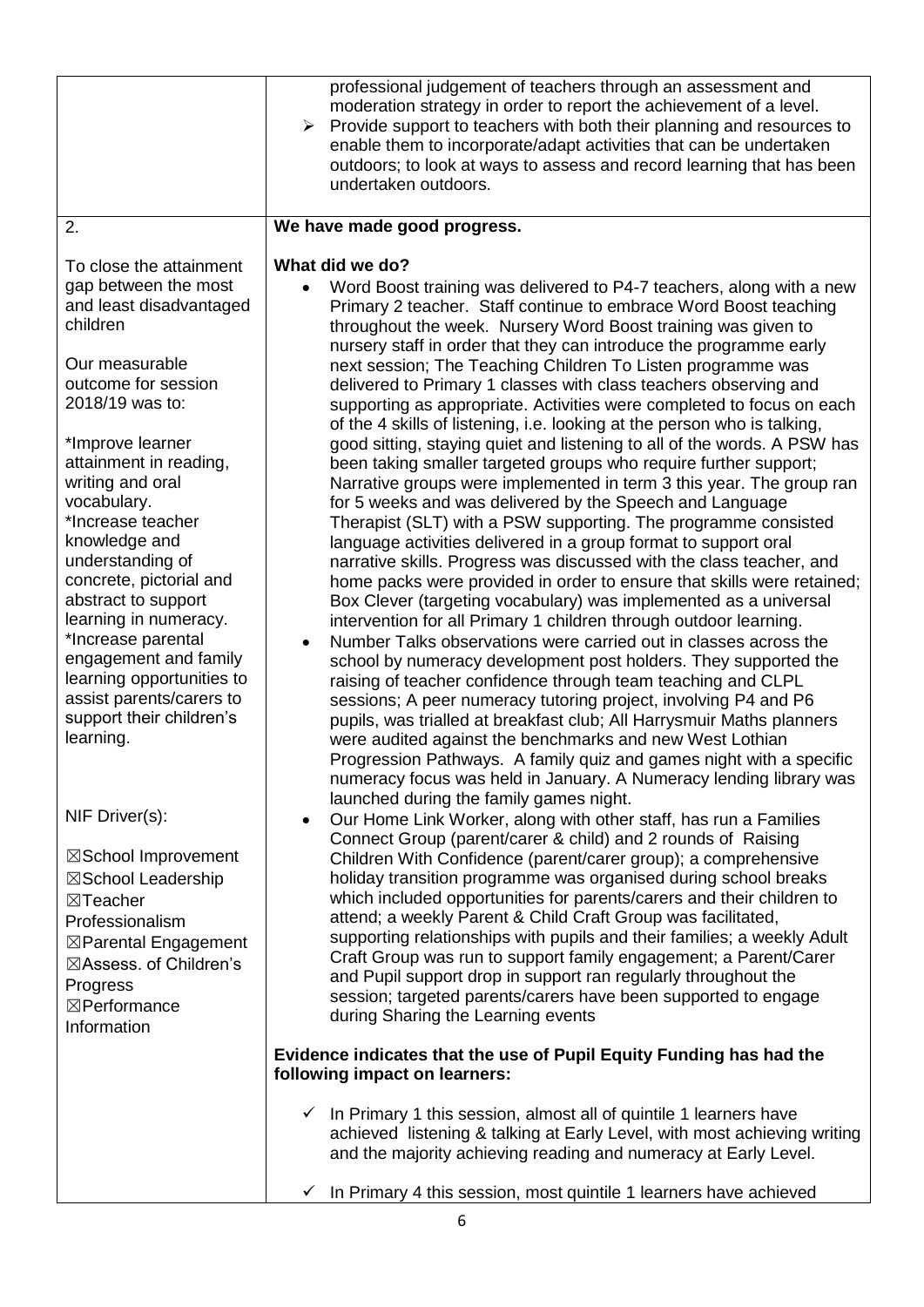|              | reading, listening & talking and numeracy at First Level with the<br>majority achieving writing at First Level.                                                                                                                                                                                                                                                                                                                                                                                                                                                                                                                                                                                                                                                                                                                                                                                                                                                                                                                                                                                                                                                                                                                                                                                                                                                                                                                                                                                                                                                                                                                                                                                                                                                                                                                                                                                                                                                                                                                                                                                                                                    |
|--------------|----------------------------------------------------------------------------------------------------------------------------------------------------------------------------------------------------------------------------------------------------------------------------------------------------------------------------------------------------------------------------------------------------------------------------------------------------------------------------------------------------------------------------------------------------------------------------------------------------------------------------------------------------------------------------------------------------------------------------------------------------------------------------------------------------------------------------------------------------------------------------------------------------------------------------------------------------------------------------------------------------------------------------------------------------------------------------------------------------------------------------------------------------------------------------------------------------------------------------------------------------------------------------------------------------------------------------------------------------------------------------------------------------------------------------------------------------------------------------------------------------------------------------------------------------------------------------------------------------------------------------------------------------------------------------------------------------------------------------------------------------------------------------------------------------------------------------------------------------------------------------------------------------------------------------------------------------------------------------------------------------------------------------------------------------------------------------------------------------------------------------------------------------|
|              | In Primary 7 this session, almost all quintile 1 learners have achieved<br>listening & talking at Second Level with the majority achieving reading,<br>writing and numeracy at Second Level.                                                                                                                                                                                                                                                                                                                                                                                                                                                                                                                                                                                                                                                                                                                                                                                                                                                                                                                                                                                                                                                                                                                                                                                                                                                                                                                                                                                                                                                                                                                                                                                                                                                                                                                                                                                                                                                                                                                                                       |
| $\checkmark$ | There was an overall increase in the number of words understood by<br>children following Word Boost intervention. The range of post-<br>intervention scores is also significantly higher than the range of scores<br>from pre-intervention screening assessments. During the post-<br>intervention assessments the children were more familiar with the<br>vocabulary and able to identify more of the pictures. It was noted that<br>children were also keen to provide definitions of the words, and put<br>them in a sentence. When compared to pre-intervention results,<br>these results indicate that P4 children reported a greater<br>understanding of the vocabulary following exposure to the chosen<br>words within the story and definitions discussed. There was a<br>decrease of 16% of pupils who reported that they did not know the<br>vocabulary at all. Similarly, there was a decrease of 3% of children<br>who expressed that their knowledge was limited to having heard the<br>vocabulary before, and a decrease of 4% of children who had some<br>knowledge about the vocabulary. Subsequently, there was an<br>increase of 23% of children who reported that they understood and<br>were able to use this set of vocabulary in different contexts.<br>Following Teaching Children to Listen interventions, individual class<br>scores highlighted a rise in mean class listening score, as well as a<br>decrease in the percentage of children with severe listening<br>difficulties. In P4 there was overall rise in the number of children<br>demonstrating adequate listening skills by the end of the programme<br>(54% to 70%). Although overall scores for P1 do not report an<br>increase in those who demonstrated adequate listening skills, it would<br>appear that children who previously demonstrated severe listening<br>difficulties now demonstrated moderate difficulties.<br>$\checkmark$ The majority of learners are familiar with the number talks approach.<br>Most teachers are using a wider variety of resources to support<br>Number Talk sessions and are clearer on the main aims of a Number |
|              | Talk.<br>$\checkmark$ Most teachers have greater confidence when reporting progress<br>through a numeracy curriculum level – particularly in second level.                                                                                                                                                                                                                                                                                                                                                                                                                                                                                                                                                                                                                                                                                                                                                                                                                                                                                                                                                                                                                                                                                                                                                                                                                                                                                                                                                                                                                                                                                                                                                                                                                                                                                                                                                                                                                                                                                                                                                                                         |
| $\checkmark$ | $\checkmark$ Less than half of our families attended the Numeracy Games Evening<br>however feedback from those who did was overwhelmingly positive.<br>Increasingly more families are now seeking family support from the<br>school. There have been regular opportunities this session for families<br>to attend events, groups and drops in sessions within the school.<br>Pupils have been offered support for attendance and lateness via<br>home visits, walking bus and support meets. There has been a low<br>attendance of family groups during the holidays, however overall<br>numbers of engagement of families during the whole of the holidays<br>and evaluations of groups, suggested this was valuable to<br>our families.                                                                                                                                                                                                                                                                                                                                                                                                                                                                                                                                                                                                                                                                                                                                                                                                                                                                                                                                                                                                                                                                                                                                                                                                                                                                                                                                                                                                          |
|              | Our priority for next session will be:                                                                                                                                                                                                                                                                                                                                                                                                                                                                                                                                                                                                                                                                                                                                                                                                                                                                                                                                                                                                                                                                                                                                                                                                                                                                                                                                                                                                                                                                                                                                                                                                                                                                                                                                                                                                                                                                                                                                                                                                                                                                                                             |
|              | Continue implementing Word Boost and Narrative Groups across the<br>school including within the nursery; Continue to develop Box Clever<br>initiative through outdoor learning.                                                                                                                                                                                                                                                                                                                                                                                                                                                                                                                                                                                                                                                                                                                                                                                                                                                                                                                                                                                                                                                                                                                                                                                                                                                                                                                                                                                                                                                                                                                                                                                                                                                                                                                                                                                                                                                                                                                                                                    |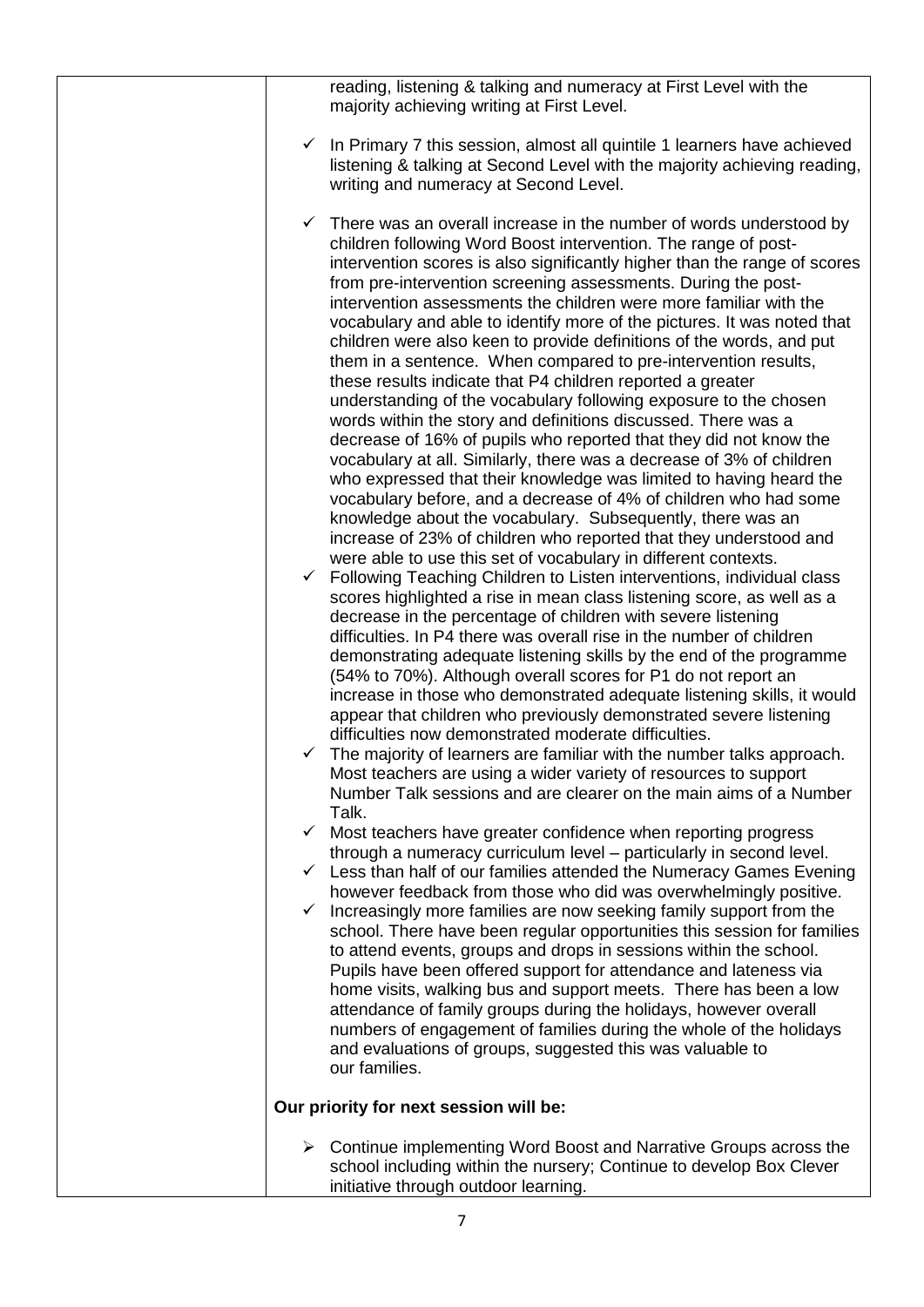|  | $\triangleright$ Continue to develop peer numeracy tutoring across P4 and P6,<br>measuring the impact on attainment; Numeracy Lending Library to be<br>refreshed, ensuring that pupils and parents/carers are aware of the<br>resource; Provide CLPL and support to PSWs in order to use 5 min<br>numeracy boxes and SEAL catch up boxes with targeted pupils; make<br>more targeted use of maths recovery trained teachers to support |
|--|----------------------------------------------------------------------------------------------------------------------------------------------------------------------------------------------------------------------------------------------------------------------------------------------------------------------------------------------------------------------------------------------------------------------------------------|
|  | identified pupils.<br>Increase the range of opportunities for parental engagement within the<br>school including the re-establishment of a Parent Council; Raising<br>Children with Confidence programme to be offered to more families<br>across both nursery and primary; increase the range of opportunities                                                                                                                        |
|  | for parents/carers to support their child's learning at school.                                                                                                                                                                                                                                                                                                                                                                        |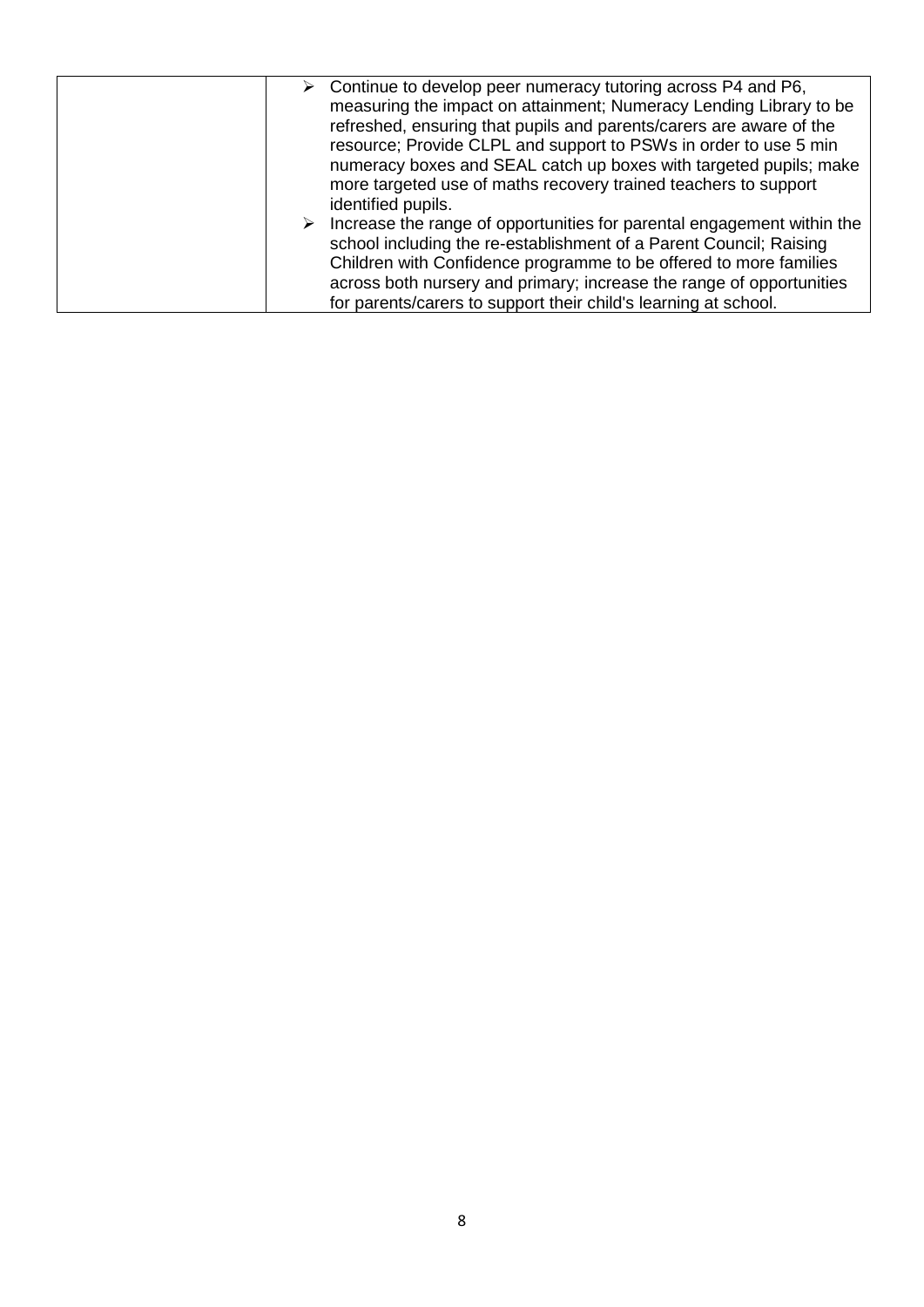| 3.                                                                                                                                                                                                                                                                                                                                                                        | We have made good progress.                                                                                                                                                                                                                                                                                                                                                                                                                                                                                                                                                                                                                                                                                                                                                                                                                                                                                                                                                                                                                                                                                                                                                                                                                                                                                                                                                                                                                                                                                                                                                                                                                                      |
|---------------------------------------------------------------------------------------------------------------------------------------------------------------------------------------------------------------------------------------------------------------------------------------------------------------------------------------------------------------------------|------------------------------------------------------------------------------------------------------------------------------------------------------------------------------------------------------------------------------------------------------------------------------------------------------------------------------------------------------------------------------------------------------------------------------------------------------------------------------------------------------------------------------------------------------------------------------------------------------------------------------------------------------------------------------------------------------------------------------------------------------------------------------------------------------------------------------------------------------------------------------------------------------------------------------------------------------------------------------------------------------------------------------------------------------------------------------------------------------------------------------------------------------------------------------------------------------------------------------------------------------------------------------------------------------------------------------------------------------------------------------------------------------------------------------------------------------------------------------------------------------------------------------------------------------------------------------------------------------------------------------------------------------------------|
| To improve children and<br>young people's health &<br>wellbeing                                                                                                                                                                                                                                                                                                           | What did we do?<br>Boxhall Profiling was used for all Primary 4 children to identify and<br>address health and wellbeing targets. The nurture teacher piloted the                                                                                                                                                                                                                                                                                                                                                                                                                                                                                                                                                                                                                                                                                                                                                                                                                                                                                                                                                                                                                                                                                                                                                                                                                                                                                                                                                                                                                                                                                                |
| Our measurable<br>outcome for session<br>2018/19 was to:                                                                                                                                                                                                                                                                                                                  | use of Relax Kids and the SLT delivered 'Teaching Children To<br>Listen'.<br>All staff undertook training which has enabled them to have a greater<br>$\bullet$                                                                                                                                                                                                                                                                                                                                                                                                                                                                                                                                                                                                                                                                                                                                                                                                                                                                                                                                                                                                                                                                                                                                                                                                                                                                                                                                                                                                                                                                                                  |
| *Ensure our enhanced<br>inclusive environment<br>will be achieved through<br>increased adult<br>understanding, action<br>and role modelling of<br>nurturing approaches.<br>NIF Driver(s):<br>⊠School Improvement<br>⊠School Leadership<br>⊠Teacher<br>Professionalism<br>□ Parental Engagement<br>□Assess. of Children's<br>Progress<br>$\Box$ Performance<br>Information | understanding of how to meet the needs of Looked After Children. All<br>staff are aware of the impact Adverse Childhood Experiences can<br>have on the health and wellbeing of learners. Emotionworks<br>programme is becoming embedded throughout the school. All classes<br>have access to Cool It Kits to help them manage big emotions.<br>Training has been provided for some staff in order to deliver Lego<br>Therapy.<br>A climate for learning policy has been developed which is founded on<br>$\bullet$<br>agreed principles from the work of Paul Dix and reading, 'When The<br>Adult Changes, Everything Changes,' ensuring a whole school<br>approach for promoting positive relationships'<br>After school clubs have been well attended this session. Pupils have<br>been identified and invited to attend these clubs to increase the<br>experience for pupils.<br>Health and Wellbeing indicators have been shared with pupils through<br>$\bullet$<br>regular school assemblies and this has raised confidence in pupil and<br>teacher understanding of the indicators.<br>As part of our main Breakfast Club offer, additional clubs (football,<br>homework and dancing) have been established to support with<br>attendance, homework and participation.<br>Nurture Football sessions were provided weekly for identified pupils.<br>$\bullet$<br>The annual Health Week provided opportunities for children to<br>$\bullet$<br>experience a range of healthy activities including judo, dancing,<br>gymnastics, football, emotion works, outdoor learning, heartstart<br>Primary 6 worked with NHS Lothian to undertake a Smoke Free Gates |
|                                                                                                                                                                                                                                                                                                                                                                           | initiative.<br>Evidence indicates the impact is:<br>Most children from Primary 4 to 7 are aware of the wellbeing<br>$\checkmark$<br>indicators, can talk about the importance of them and how they relate<br>to themselves.<br>$\checkmark$ Children have clearly benefitted from the opportunity to attend a range<br>of clubs and activities which has allowed them to develop their skills<br>and to engage positively with their peers. As many of these are<br>before school, staff have noticed that pupils who have attended clubs<br>are more prepared for the start of school and engage quicker with<br>learning.<br>$\checkmark$ Pupils have greatly benefited from attending the nurture football class.<br>Over the course of the session, the coaches have worked closely with<br>numerous children to develop confidence, attention, listening skills.<br>They have worked in a group but time has also been taken to work<br>with individual children to develop relationships and give children the<br>opportunity to build resilience. Progress for some was limited but for<br>most, levels of skill & confidence are building each week.<br>$\checkmark$ The majority of learners in P4 are able to talk about strategies they<br>can use, including Relax Kids techniques, to help manage their<br>emotions. The majority of learners in the targeted Primary 4 group<br>showed increased ability to listen through undertaking the Teaching                                                                                                                                                                                                |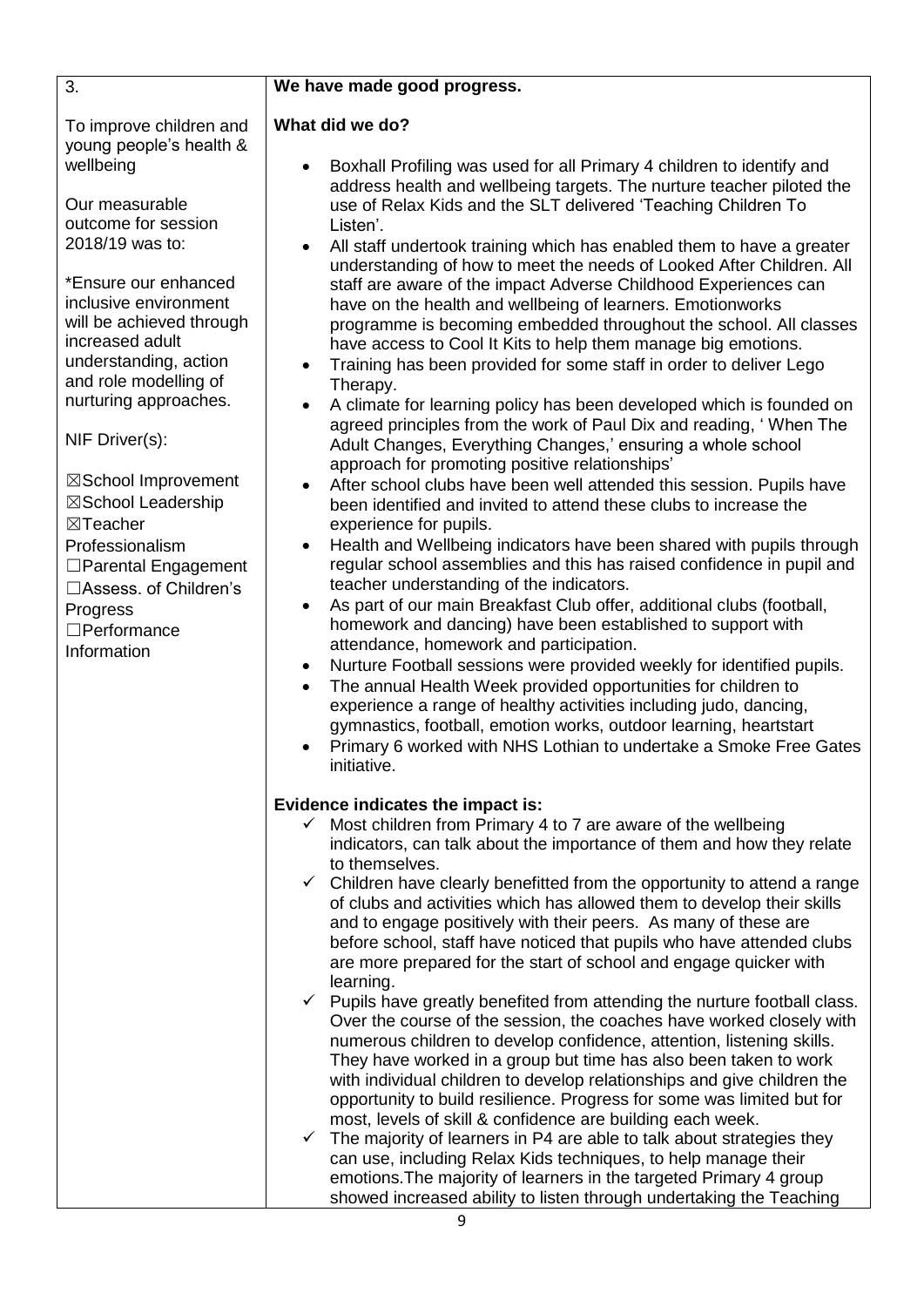|                                                                                                                                                                                                                                                                                                                                                      | Children To Listen programme.<br>Most learners are able to identify, talk about, plan for and manage<br>$\checkmark$<br>their emotions through the use of Emotionworks. They are also better<br>equipped to understand the emotions and related behaviours of<br>others.                                                                                                                                                                                                                                                                                                                                                                                                                                                                                                                                                                                                                                                                                                                                                                                                                                                                        |
|------------------------------------------------------------------------------------------------------------------------------------------------------------------------------------------------------------------------------------------------------------------------------------------------------------------------------------------------------|-------------------------------------------------------------------------------------------------------------------------------------------------------------------------------------------------------------------------------------------------------------------------------------------------------------------------------------------------------------------------------------------------------------------------------------------------------------------------------------------------------------------------------------------------------------------------------------------------------------------------------------------------------------------------------------------------------------------------------------------------------------------------------------------------------------------------------------------------------------------------------------------------------------------------------------------------------------------------------------------------------------------------------------------------------------------------------------------------------------------------------------------------|
|                                                                                                                                                                                                                                                                                                                                                      | Our priority for next session will be:                                                                                                                                                                                                                                                                                                                                                                                                                                                                                                                                                                                                                                                                                                                                                                                                                                                                                                                                                                                                                                                                                                          |
|                                                                                                                                                                                                                                                                                                                                                      | $\triangleright$ Continue to embed Emotionworks across the school<br>> Implement new Climate for Learning (Positive Behaviour) Policy<br>throughout the school. Update our Anti-Bullying Policy.<br>Embed the wellbeing indicators within the School Health Programme.<br>$\blacktriangleright$                                                                                                                                                                                                                                                                                                                                                                                                                                                                                                                                                                                                                                                                                                                                                                                                                                                 |
| $\overline{4}$ .                                                                                                                                                                                                                                                                                                                                     | We have made satisfactory progress.                                                                                                                                                                                                                                                                                                                                                                                                                                                                                                                                                                                                                                                                                                                                                                                                                                                                                                                                                                                                                                                                                                             |
| To improve employability<br>skills, and sustained,                                                                                                                                                                                                                                                                                                   | What did we do?                                                                                                                                                                                                                                                                                                                                                                                                                                                                                                                                                                                                                                                                                                                                                                                                                                                                                                                                                                                                                                                                                                                                 |
| positive school-leaver<br>destinations for all young<br>people<br>Our measurable<br>outcome for session<br>2018/19 was to:<br>*Increase learner<br>engagement through<br>decision making relating<br>to the curriculum they<br>are going to experience<br>developing skills for<br>learning, life and work.<br>NIF Driver(s):<br>⊠School Improvement | Teaching staff have begun to review and update the Curriculum<br>Rationale to ensure that there is a specific focus on teaching a<br>curriculum that develops skills for learning life and work.<br>Primary 7 pupils attended a very successful career afternoon within<br>$\bullet$<br>the school where they had an opportunity to develop a better<br>understanding as to what particular careers entail and the skills<br>required to succeed within them.<br>Qualified engineers from local businesses delivered a presentation<br>$\bullet$<br>and engaged in a question/answer session on the skills they use in<br>their vocation to all children in P4-P7.<br>In order to develop STEM an audit of second level has been<br>completed and engineering topics have been introduced into P2 and<br>P6.<br>The STEM co-ordinator delivered bitesize sessions to teachers to<br>develop their confidence in planning and delivering digital technology<br>experiences and P5 and P6 teachers worked with Creative Scotland<br>to introduce film making skills to their classes. This was further<br>developed through an After School Club. |
| ⊠School Leadership<br>⊠Teacher<br>Professionalism<br>□ Parental Engagement<br>□Assess, of Children's<br>Progress                                                                                                                                                                                                                                     | Evidence indicates the impact is:<br>Most (83%) of Primary 4-7 learners state that they enjoy learning all or<br>most of the time at school. Learners within some classes are sharing<br>that they have had greater opportunities to shape their curriculum and<br>develop a wider set of skills for learning, life and work. This however<br>is not consistent across the school.                                                                                                                                                                                                                                                                                                                                                                                                                                                                                                                                                                                                                                                                                                                                                              |
| $\Box$ Performance<br>Information                                                                                                                                                                                                                                                                                                                    | Our priority for next session will be:<br>$\triangleright$ Finalise the reviewed Curriculum Rationale, ensuring a focus on the<br>development of skills for learning, life and work.<br>$\triangleright$ All teachers to ensure that children have opportunities for decision<br>making relating to the planned curriculum which will have a positive<br>impact on learner engagement.<br>$\triangleright$ STEM development post to build capacity, teacher knowledge and<br>confidence.                                                                                                                                                                                                                                                                                                                                                                                                                                                                                                                                                                                                                                                        |

Average attendance for this session is (tbc) which is an increase/decrease (tbc) on last session. The average attendance for children in Quintile 1 is 94.06%. There have been 3 exclusions this session which is an increase on last session,